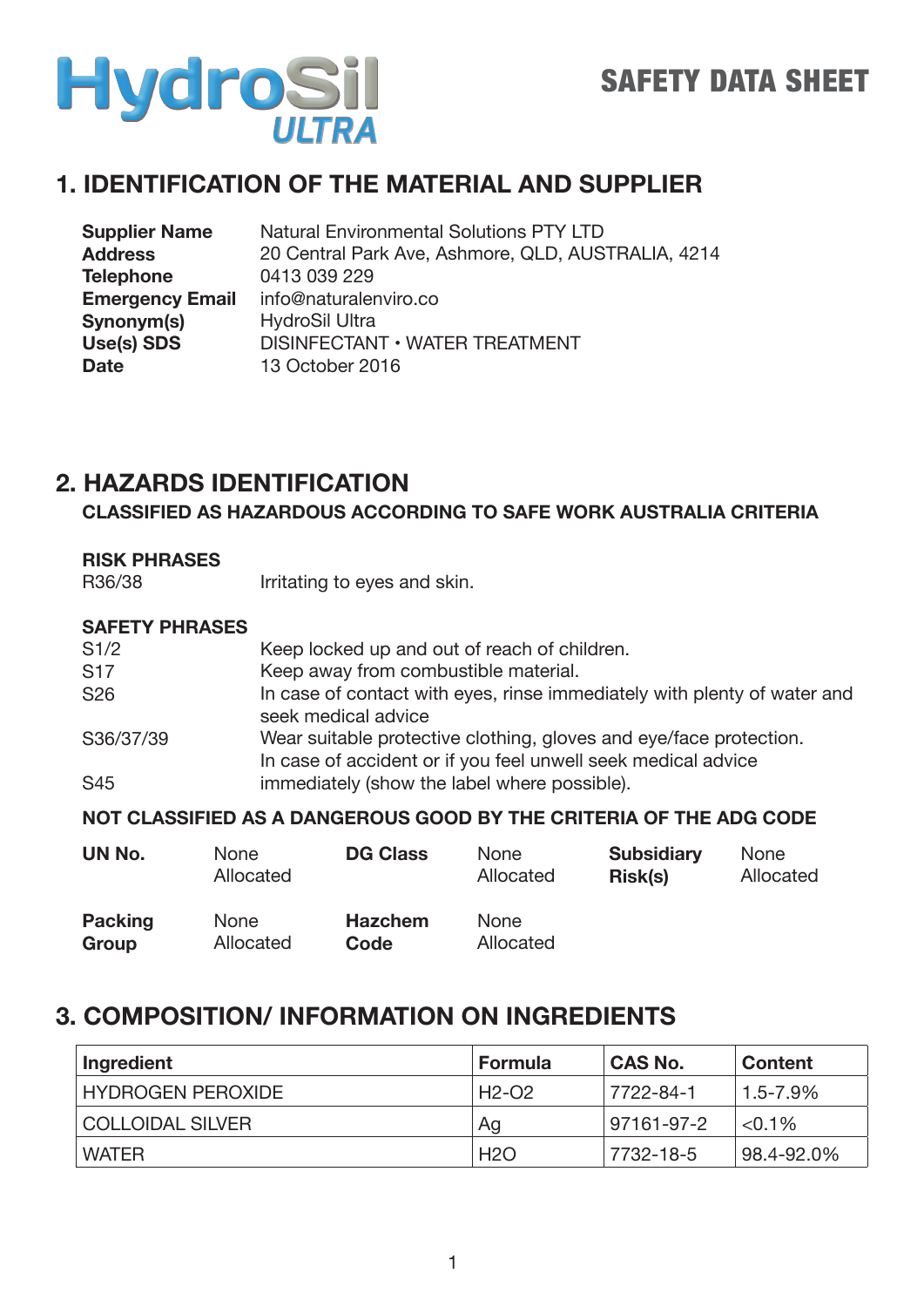

### **4. FIRST AID MEASURES**

| <b>Eye</b>                  | If in eyes, hold eyelids apart and flush continuously with running<br>water. Continue flushing until advised to stop by a Poisons<br>Information Centre, a doctor, or for at least 15 minutes. |
|-----------------------------|------------------------------------------------------------------------------------------------------------------------------------------------------------------------------------------------|
| <b>Inhalation</b>           | If inhaled, remove from contaminated area. Apply artificial respiration<br>if not breathing.                                                                                                   |
| <b>Skin</b>                 | If skin or hair contact occurs, remove contaminated clothing and<br>flush skin and hair with running water.                                                                                    |
| Ingestion                   | For advice, contact a Poison Information Centre on 13 11 26<br>(Australia Wide) or a doctor (at once). If swallowed, do not induce<br>vomiting.                                                |
| <b>Advice to Doctor</b>     | Treat symptomatically.                                                                                                                                                                         |
| <b>First Aid Facilities</b> | Eye wash facilities should be available.                                                                                                                                                       |

### **5. FIRE FIGHTING MEASURES**

| <b>Flammability</b>       | Oxidising agent - supports combustion. May evolve toxic gases<br>when heated to decomposition. May ignite in contact with<br>incompatible materials.                                                                                                                                                                                  |
|---------------------------|---------------------------------------------------------------------------------------------------------------------------------------------------------------------------------------------------------------------------------------------------------------------------------------------------------------------------------------|
| <b>Fire and Explosion</b> | Evacuate area and contact emergency services. Toxic gases may be<br>evolved in a fire situation. Remain upwind and notify those downwind<br>of hazard. Wear full protective equipment including Self Contained<br>Breathing Apparatus (SCBA) when combating fire. Use waterfog to<br>cool intact containers and nearby storage areas. |
| <b>Extinguishing</b>      | Prevent contamination of drains or waterways.                                                                                                                                                                                                                                                                                         |
| <b>Hazchem Code</b>       | None Allocated.                                                                                                                                                                                                                                                                                                                       |

### **6. ACCIDENTAL RELEASE MEASURES**

**Spillage** Use personal protective equipment. Contain spillage, then cover / absorb spill with non-combustible absorbent material (vermiculite, sand, or similar), collect and place in suitable containers for disposal. CAUTION: Spill site may be slippery.

### **7. STORAGE AND HANDLING**

| <b>Storage</b><br><b>Handling</b> | Store in a cool, dry, well ventilated area, preferably outdoor or<br>detached, removed from direct sunlight, reducing agents, acids,<br>alkalis, combustible materials and foodstuffs. Ensure containers are<br>adequately labelled, protected from physical damage and sealed<br>when not in use. Check regularly for leaks or spills. |
|-----------------------------------|-----------------------------------------------------------------------------------------------------------------------------------------------------------------------------------------------------------------------------------------------------------------------------------------------------------------------------------------|
|                                   | Before use carefully read the product label. Use of safe work practices<br>are recommended to avoid eye or skin contact and inhalation. Observe<br>good personal hygiene, including washing hands before eating.<br>Prohibit eating, drinking and smoking in contaminated areas.                                                        |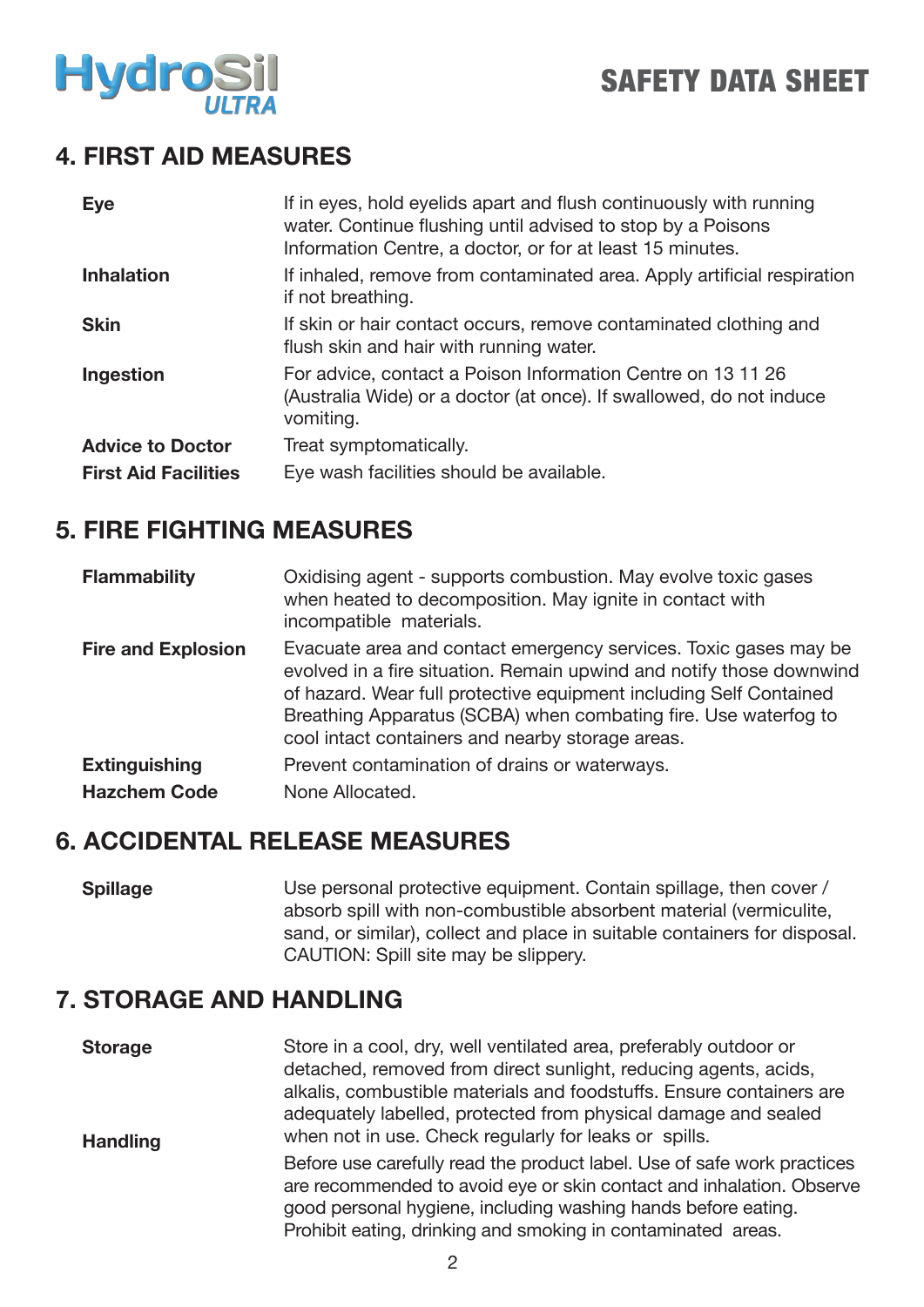

### **8. EXPOSURE CONTROLS/ PERSONAL PROTECTION**

#### **Exposure Stds**

| Ingredient                        | <b>Reference</b> | <b>TWA</b>                        | <b>STEL</b> |
|-----------------------------------|------------------|-----------------------------------|-------------|
| Hydrogen peroxide                 | SWA (AUS)        | 1.4 mg/m <sup>3</sup><br>ppm      | $- -$       |
| Silver, soluble compounds (as Ag) | <b>SWA (AUS)</b> | $0.01 \,\mathrm{mg/m^3}$<br>$- -$ | $- -$       |

**Biological Limits** No Biological Limit Value allocated.

**Engineering Controls** Avoid inhalation. Use in well ventilated areas. Where an inhalation risk exists, mechanical extraction ventilation is recommended. Maintain vapour levels below the recommended exposure standard.

> Wear splash-proof goggles, PVC or rubber gloves and safety glasses. When using large quantities or where heavy contamination is likely,

**PPE**





### **9. PHYSICAL AND CHEMICAL PROPERTIES**

wear: coveralls.

| Appearance              | <b>CLEAR COLOURLESS</b> | <b>Solubility (water)</b>                 | <b>SOLUBLE</b>       |
|-------------------------|-------------------------|-------------------------------------------|----------------------|
|                         | LIQUID (5L, 10L AND 25L | <b>Specific Gravity</b>                   | 1 (Approximately)    |
|                         | <b>CONTAINERS)</b>      | % Volatiles                               | $>60$ % (Water)      |
| <b>Odour</b>            | <b>ODOURLESS</b>        | <b>Flammability</b>                       | <b>NON FLAMMABLE</b> |
| pH                      | 6.8 to 7.0              | <b>Flash Point</b>                        | <b>NOT RELEVANT</b>  |
| <b>Vapour Pressure</b>  | 18 mm Hg @ 20°C         | <b>Upper Explosion Limit NOT RELEVANT</b> |                      |
| <b>Vapour Density</b>   | <b>NOT AVAILABLE</b>    | Lower Explosion Limit NOT RELEVANT        |                      |
| <b>Boiling Point</b>    | $100^{\circ}$ C         |                                           |                      |
| <b>Melting Point</b>    | <b>NOT AVAILABLE</b>    | <b>Decomposition</b>                      | <b>NOT AVAILABLE</b> |
| <b>Evaporation Rate</b> | <b>AS FOR WATER</b>     | <b>Temperature</b>                        |                      |
| <b>Autoignition</b>     | <b>NOT AVAILABLE</b>    | <b>Viscosity</b>                          | <b>NOT AVAILABLE</b> |
| <b>Temperature</b>      |                         |                                           |                      |
| <b>Partition</b>        | <b>NOT AVAILABLE</b>    |                                           |                      |
| <b>Coefficient</b>      |                         |                                           |                      |

### **10. STABILITY AND REACTIVITY**

| <b>Chemical Stability</b>               | Stable under recommended conditions of storage.                                                                                                                                     |
|-----------------------------------------|-------------------------------------------------------------------------------------------------------------------------------------------------------------------------------------|
| <b>Conditions to Avoid</b>              | Avoid heat, sparks, open flames and other ignition sources.                                                                                                                         |
| <b>Material to Avoid</b>                | Oxidising agent. Incompatible with combustible materials, reducing<br>agents (eg. amines), acids (eg. nitric acid), alkalis (eg. hydroxides),<br>metals, heat and ignition sources. |
| <b>Hazardous</b>                        | May evolve toxic gases when heated to decomposition.                                                                                                                                |
| <b>Decomposition</b><br><b>Products</b> |                                                                                                                                                                                     |
|                                         | Hazardous Reactions Polymerization is not expected to occur.                                                                                                                        |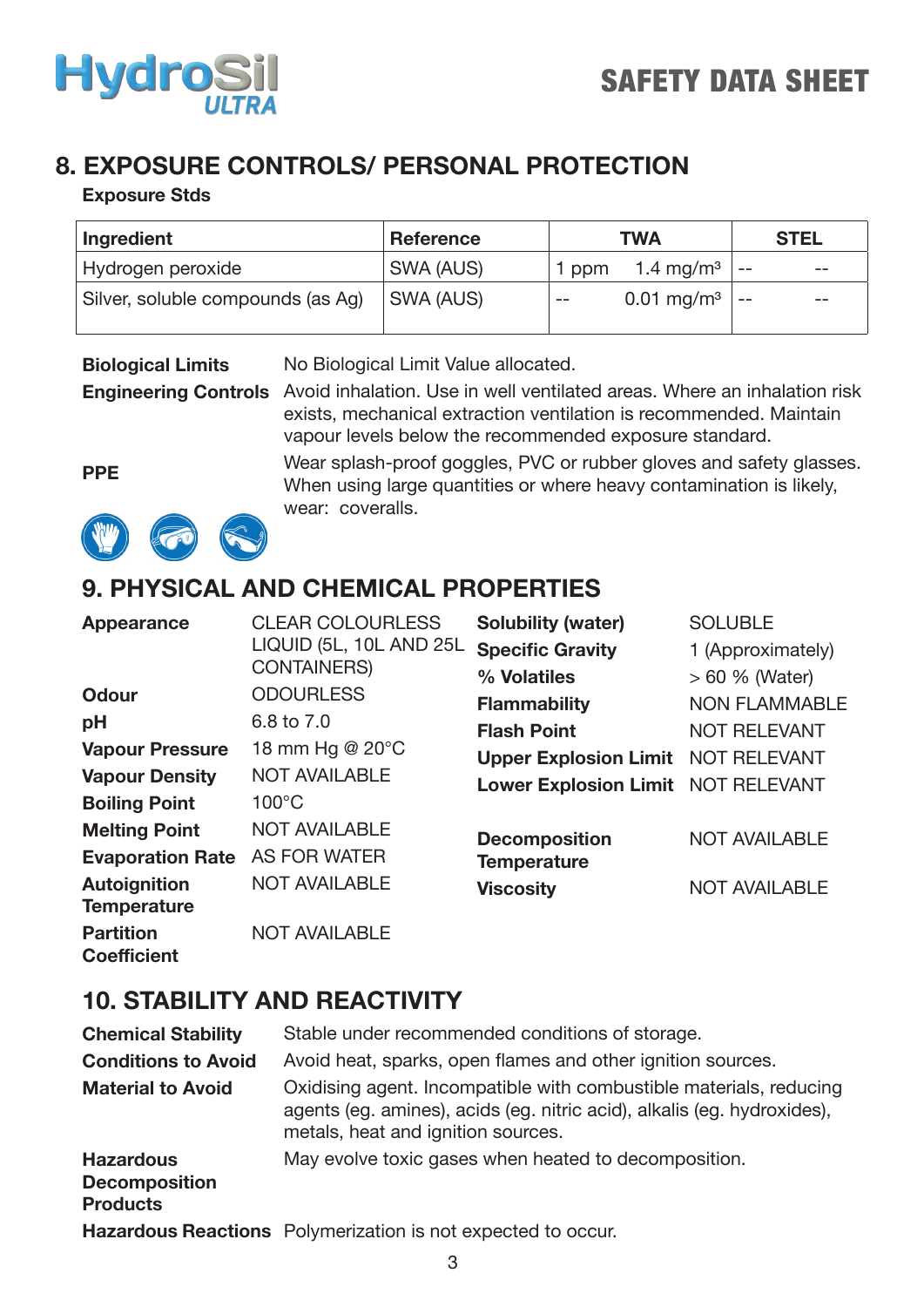

# SAFETY DATA SHEET

### **11. TOXICOLOGICAL INFORMATION**

| <b>Health Hazard</b><br><b>Summary</b> | Low to moderate toxicity - irritant. This product has the potential to<br>cause adverse health effects with over exposure. Upon dilution, the<br>potential for adverse health effects may be reduced. |
|----------------------------------------|-------------------------------------------------------------------------------------------------------------------------------------------------------------------------------------------------------|
| <b>Eye</b>                             | Irritant. Contact may result in irritation, lacrimation, pain, redness and<br>conjunctivitis. May result in burns with prolonged contact.                                                             |
| Inhalation                             | Irritant. Over exposure to vapours may result in respiratory irritation,<br>nausea, dizziness and headache. Low vapour pressure may reduce<br>the likelihood of inhalation.                           |
| <b>Skin</b>                            | Irritant. Contact may result in irritation, redness, pain and rash.                                                                                                                                   |
| Ingestion                              | Low to moderate toxicity. Ingestion may result in gastrointestinal<br>irritation, nausea, vomiting, abdominal pain and diarrhoea.                                                                     |
| <b>Toxicity Data</b>                   | HYDROGEN PEROXIDE (7722-84-1)                                                                                                                                                                         |
|                                        | LC50 (Inhalation): 2000 mg/m <sup>3</sup> /4 hours (rat) LCLo (Inhalation): 227<br>ppm (mouse)                                                                                                        |
|                                        | LD50 (Ingestion): 2000 mg/kg (mouse) LD50 (Intraperitoneal): 880<br>mg/kg (mouse) LD50 (Intravenous): 15000 mg/kg (rabbit) LD50 (Skin):<br>1200 mg/kg (mouse)                                         |
|                                        | LD50 (Subcutaneous): 620 mg/kg (rat) LDLo (Skin): 620 500 mg/kg<br>(rabbit)                                                                                                                           |
|                                        | <b>SILVER NITRATE (7761-88-8)</b>                                                                                                                                                                     |
|                                        | LD50 (Ingestion): 50 mg/kg (mouse) LD50 (Intraperitoneal): 17 mg/kg<br>(mouse) LDLo (Ingestion): 800 mg/kg (rat)                                                                                      |
|                                        | LDLo (Intraperitoneal): 216 mg/kg (guinea pig) LDLo (Intravenous):<br>8800 ug/kg (rabbit)                                                                                                             |
|                                        | LDLo (Subcutaneous): 62 mg/kg (guinea pig)                                                                                                                                                            |

### **12. ECOLOGICAL INFORMATION**

| <b>Environment</b>   | Limited ecotoxicity data was available for this product at the time<br>this report was prepared. Ensure appropriate measures are taken to<br>prevent this product from entering the environment. |
|----------------------|--------------------------------------------------------------------------------------------------------------------------------------------------------------------------------------------------|
| <b>Ecotoxicity</b>   | Toxic to aquatic organisms.                                                                                                                                                                      |
| Persistence /        | This product is readily biodegradable.                                                                                                                                                           |
| <b>Degradability</b> | Miscible in water, and likely to be transported considerable distances                                                                                                                           |
| <b>Mobility</b>      | in soil.                                                                                                                                                                                         |

## **13. DISPOSAL CONSIDERATIONS**

| <b>Waste Disposal</b> | Reuse where possible. Alternatively, absorb with sand or similar and<br>dispose of to an approved landfill site. |
|-----------------------|------------------------------------------------------------------------------------------------------------------|
|                       | Contact the manufacturer for additional information.                                                             |
| Legislation           | Dispose of in accordance with relevant local legislation.                                                        |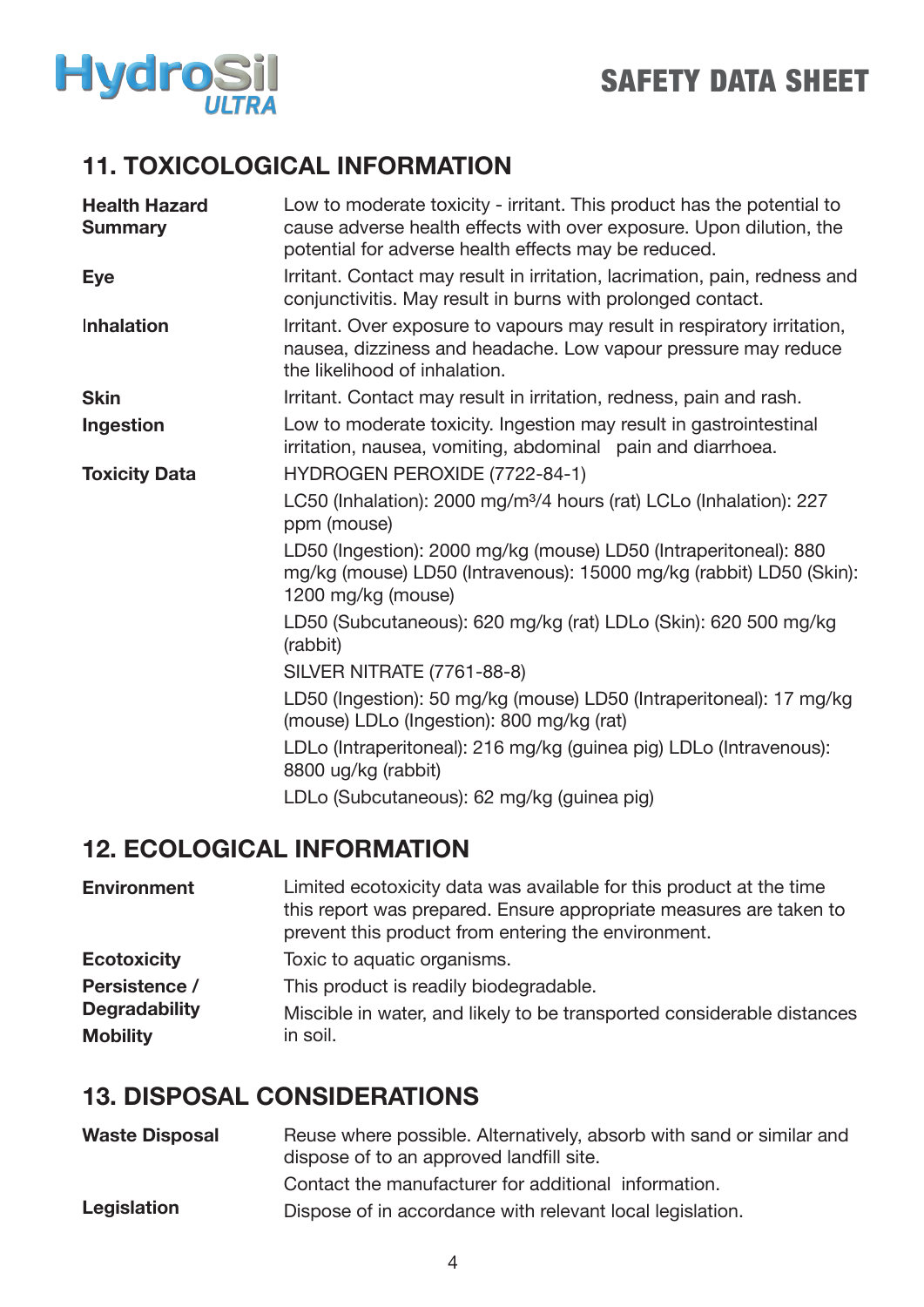

#### **14. TRANSPORT INFORMATION NOT CLASSIFIED AS A DANGEROUS GOOD BY THE CRITERIA OF THE ADG CODE**

| <b>Shipping</b><br><b>Name</b> | <b>None</b><br>Allocated | <b>DG Class</b>        | <b>None</b><br>Allocated | <b>Subsidiary</b><br>Risk(s) | <b>None</b><br>Allocated |
|--------------------------------|--------------------------|------------------------|--------------------------|------------------------------|--------------------------|
| UN No.                         | <b>None</b><br>Allocated | <b>Hazchem</b><br>Code | <b>None</b><br>Allocated |                              |                          |
| <b>Packing</b><br>Group        | <b>None</b><br>Allocated |                        |                          |                              |                          |

### **15. REGULATORY INFORMATION**

#### **Poison Schedule AICS** Classified as a Schedule 5 (S5) Poison using the criteria in the Standard for the Uniform Scheduling of Drugs and Poisons (SUSDP). All chemicals listed on the Australian Inventory of Chemical Substances (AICS).

### **16. OTHER INFORMATION**

| <b>Additional</b><br><b>Information</b> | WORKPLACE CONTROLS AND PRACTICES: Unless a less<br>toxic chemical can be substituted for a hazardous substance,<br>ENGINEERING CONTROLS are the most effective way of reducing<br>exposure. The best protection is to enclose operations and/or<br>provide local exhaust ventilation at the site of chemical release.<br>Isolating operations can also reduce exposure. Using respirators or<br>protective equipment is less effective than the controls mentioned<br>above, but is sometimes necessary. |
|-----------------------------------------|----------------------------------------------------------------------------------------------------------------------------------------------------------------------------------------------------------------------------------------------------------------------------------------------------------------------------------------------------------------------------------------------------------------------------------------------------------------------------------------------------------|
|                                         | <b>ABBREVIATIONS:</b>                                                                                                                                                                                                                                                                                                                                                                                                                                                                                    |
|                                         | ACGIH - American Conference of Industrial Hygienists. ADG -<br>Australian Dangerous Goods.                                                                                                                                                                                                                                                                                                                                                                                                               |
|                                         | BEI - Biological Exposure Indice(s).                                                                                                                                                                                                                                                                                                                                                                                                                                                                     |
|                                         | CAS# - Chemical Abstract Service number - used to uniquely identify<br>chemical compounds. CNS - Central Nervous System.                                                                                                                                                                                                                                                                                                                                                                                 |
|                                         | EC No - European Community Number.                                                                                                                                                                                                                                                                                                                                                                                                                                                                       |
|                                         | HSNO - Hazardous Substances and New Organisms. IARC -<br>International Agency for Research on Cancer. mg/m <sup>3</sup> - Milligrams per<br>Cubic Metre.                                                                                                                                                                                                                                                                                                                                                 |
|                                         | NOS - Not Otherwise Specified.                                                                                                                                                                                                                                                                                                                                                                                                                                                                           |
|                                         | pH - relates to hydrogen ion concentration using a scale of 0 (high<br>acidic) to 14 (highly alkaline). ppm - Parts Per Million.                                                                                                                                                                                                                                                                                                                                                                         |
|                                         | RTECS - Registry of Toxic Effects of Chemical Substances. STEL -<br>Short Term Exposure Limit.                                                                                                                                                                                                                                                                                                                                                                                                           |
|                                         | SWA - Safe Work Australia. TWA - Time Weighted Average.                                                                                                                                                                                                                                                                                                                                                                                                                                                  |